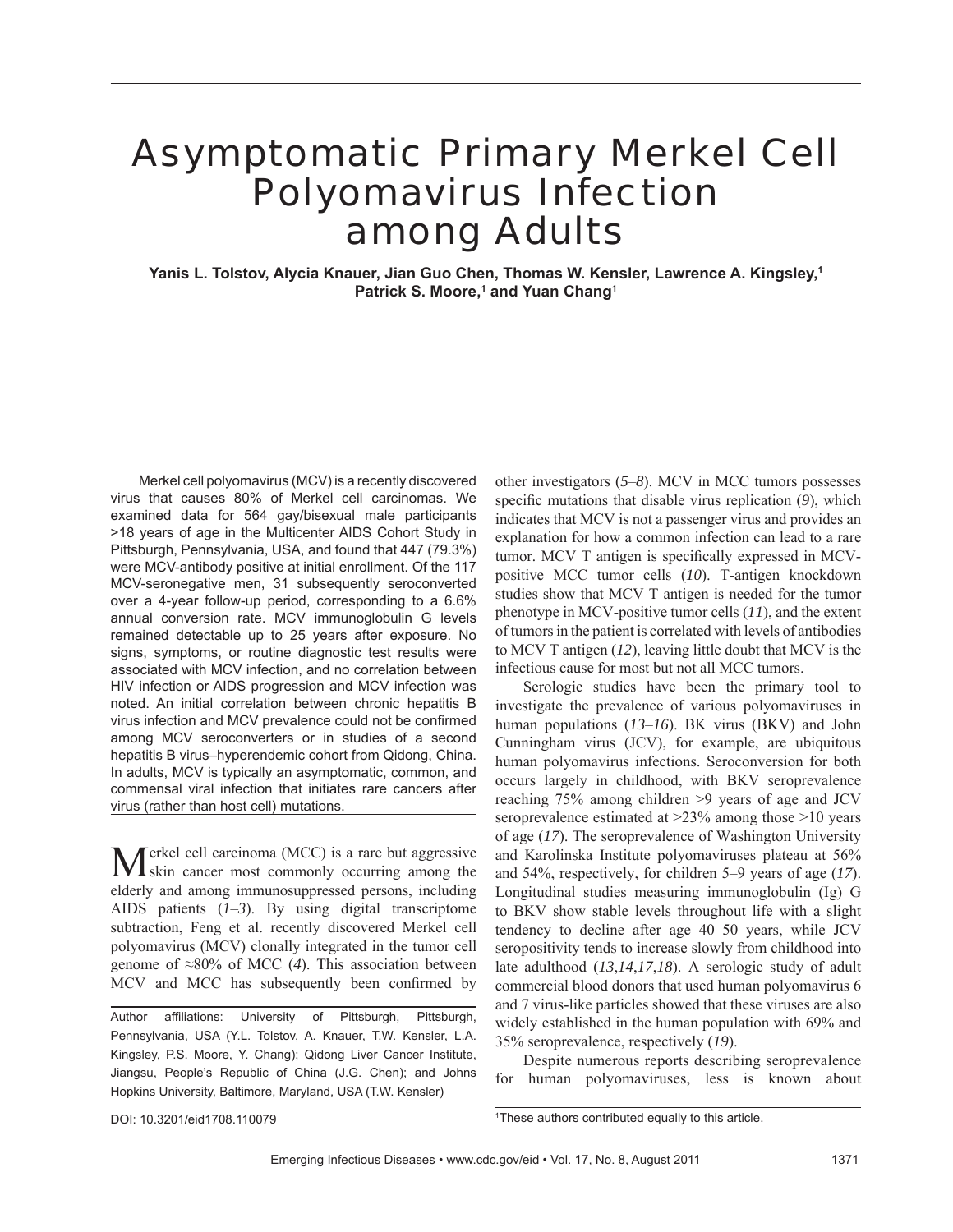seroconversion or signs and symptoms of primary polyomavirus infection (*13*,*14*,*20*). Two studies have reported JCV and BKV seroconversion among adults (*13*,*20*), but no data were presented describing signs or symptoms associated with infection. Bohl et al. demonstrated that antibody titers among kidney transplant donors reflect the activity and transmissibility of BKV infection (*21*,*22*). Randhawa et al. reported an inverse correlation between serum anti-BKV IgG optical density (OD) and peak urine viral load in kidney transplant recipients, suggesting a possible protective role of serum antibodies, which may impact the clinical outcome of postransplant BKV infection (*20*). These reports demonstrate that measurements of antiviral adaptive immune responses may provide prognostic value and reflect the clinical course of polyomavirus infection.

Serologic surveys have examined MCV prevalence in various groups, including children (*16*,*17*,*23*), blood donors (*16*,*24*), MCC patients (*15*,*16*,*24*), and the general population (*15*), demonstrating that MCV infection is widespread among healthy adults. Further supporting widespread infection, Chen et al. recently reported evidence for high rates of MCV seroconversion among children 3–13 years of age (23). Significantly elevated anti-MCV capsid IgG levels are present in blood from MCC patients compared with healthy controls, suggesting the possibility of resurgent MCV replication among patients before MCC development (*15*,*16*). Antibodies against MCV large T and small T antigens are less sensitive for detecting exposure to this virus but may be useful in monitoring tumor progression among some virus-positive MCC patients (*12*).

To examine signs, symptoms, and diagnostic test results associated with primary MCV infection, we examined participants of the Pittsburgh Men's Study, a component of the Multicenter AIDS Cohort Study (MACS). MACS recruited gay and bisexual men in 1984 and followed up at ≈6-month intervals with extensive symptom histories and physical examinations.

# **Methods and Materials**

## **Study Population and Recruitment**

For study population 1, stored samples from the Pittsburgh Men's Study were examined. MACS was begun in 1984 to characterize the natural history of HIV infection in the United States. All study participants were homosexual and bisexual men >18 years of age who were followed up every 6 months with physical examinations and collection of serum, plasma, and peripheral blood mononuclear cells. To be eligible for our analysis, participants had to have remained in the Pittsburgh Men's Study for at least 4 years. A subset of 564 study participants was selected for this study.

For study population 2, to search for a correlation between MCV and hepatitis B virus (HBV) infection, a set of 200 samples from participants of a community study of HBV infection in Qidong, People's Republic of China, was examined. Persons in this study (73 male and 127 female) ranged in age from 12–35 years (median age 30 years). Roughly equal numbers of serum samples were selected for hepatitis B surface antigen (HBsAg) positivity and negativity. Samples were matched for participant age and gender. Written informed consent was obtained, and all procedures and protocols were approved by the Institutional Review Board of the University of Pittsburgh.

## **Seroconversion Analysis**

Blood samples at study entry were examined for MCV IgG positivity. For those participants initially seronegative, a sample from the end of the study  $(24)$ years later) was tested, and, if MCV seropositive, intervening samples were tested to determine the time of seroconversion. MCV seroconversion was defined as the midpoint between last negative and first positive serum sample. For many of these seroconverters, additional follow-up samples were available in the years after the formal end of our 4-year cohort study. A corresponding study visit was randomly chosen from 82 MCV negative controls for comparison. Specifically, the distribution of visits for MCV seroconversion was used: 10 at visit 2 (V2), 1 each at V3, V4, V8, and V10; 4 at V5; 3 at V6; 8 at V7; and 2 at V9 (total 31). Using a 4:1 match at V2 and a 2:1 match for all other seroconversion visits, we selected 82 controls, and their corresponding visit data were compared with the data at the first MCV-seropositive visit for the MCV seroconverters. Thus, MCV seroconverters and controls were temporally matched so that long-term events (e.g., AIDS progression) over the course of the cohort study would not bias the results.

## **Virus-like Particle Production**

Virus-like particles were produced in human embryonic kidney 293TT cells (*25*) (a kind gift of Chris Buck) as previously described (*26*). Viral protein (VP) 1 and VP2 genes were designed according to a silent codon modification scheme (GenBank accession nos. FJ548568–FJ54871) (*27*) and synthesized by Blue Heron Biotechnology (Bothell, WA, USA) based on MCV339 (accession no. EU375804) (*4*). BKV VLP produced in a baculovirus system (*28*) was a kind gift of John T. Schiller.

# **ELISA**

Serum or plasma samples were tested at 1:100 dilution in a blinded and randomized fashion for MCV VLP reactivity by using Immulon HB2 plates (Thermo Fisher Scientific, Waltham, MA, USA) coated overnight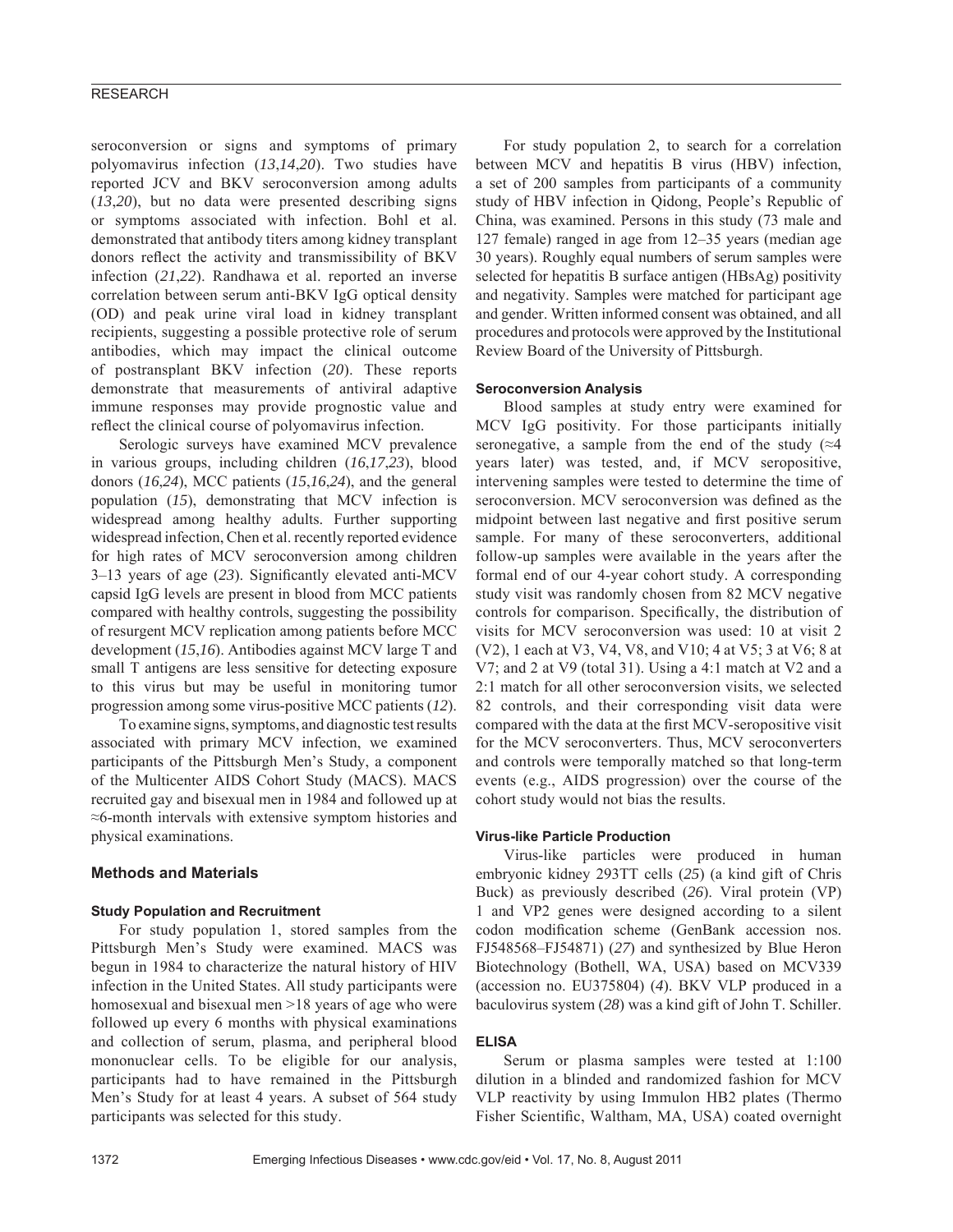at 4°C with MCV virus-like particles at 100 ng of the protein per well in phosphate-buffered saline (PBS) and blocked with 0.5% nonfat dry milk for 2 hours at room temperature. Paired analysis of serum samples and plasma showed no significant differences on MCV ELISA of 100 μL of serum, diluted with PBS/0.5% milk, added to wells, and incubated at room temperature for 2 hours. Anti-MCV antibody was detected by using horseradish peroxidase–conjugated rabbit anti-human IgG or antihuman IgM (Dako, Glostrup, Denmark) diluted 1:6,000 with PBS/0.5% milk (100 μL incubated for 1 hour). TMB (3.3′,5.5′-tetramethylbenzidine) substrate (Sigma, St. Louis, MO, USA) was used to detect absorbance signal at 405 nm with reference wavelengths of 620 nm after 45 minutes of incubation. Assay optimization by using MCV virus-like particles for protein saturation curves were performed as previously described (*16*). Each determination was performed in duplicate, and OD values were adjusted by background subtraction by using wells without antigen as previously described (*29*). A detailed protocol for this assay is available from www. tumorvirology.pitt.edu/mcvtools.html.

# **MCV ELISA Cutoff Determination**

Cutoff values were based on results reported previously, which provides a detailed description (*16*). In brief, in this study, all samples with MCV IgG ELISA reactivity >0.2 OD units were found to have MCVspecific IgG specific for MCV virus-like particles but not heterologous polyomavirus virus-like particles by competition. Samples in the current study with MCV IgG OD values >0.2 units were considered positive without further testing. Previously, we also found human serum samples to have nonspecific reactivity up to 0.05 OD units that showed no specific competition. Thus, patient samples with MCV IgG ELISA < 0.05 OD units in our current study were considered negative. Patient samples with MCV IgG ELISA results between 0.05 and 0.2 OD units were subjected to competition with MCV virus-like particles to determine if these titers were specific for MCV infection. If MCV reactivity for the sample was reduced by  $>50\%$ by MCV virus-like particles competition, the sample was considered positive. Otherwise, the sample was considered negative for MCV antibodies.

## **Virus-Like Particle Competition Assays**

Competition experiments were performed by mixing soluble MCV or BK virus–like particles with diluted serum or plasma (100 ng per 100 μL) in 1.5-mL microcentrifuge tubes followed by incubation for 1 hour at room temperature. After incubation, serum samples were directly added to MCV VLP–coated plates, and ELISA was performed as described above.

# **HBsAg and Core Antigen Antibody ELISA**

Testing for HBsAg and hepatitis B core antigen antibody (HBc) were performed by using commercial ELISA kits (Abazyme, Needham, MA, USA, and Abnova, Taipei, Taiwan). Serum samples were diluted 1:100 with PBS and tested in duplicate. Results of the tests were



Figure 1. Merkel cell polyomavirus immunoglobulin G reactivity among Multicenter AIDS Cohort Study participants, Pittsburgh, Pennsylvania, USA. A) Flowchart of test results for 564 participants and for 108 participants with initial negative tests who were available for follow-up testing. B) Combined results for initial and follow-up testing.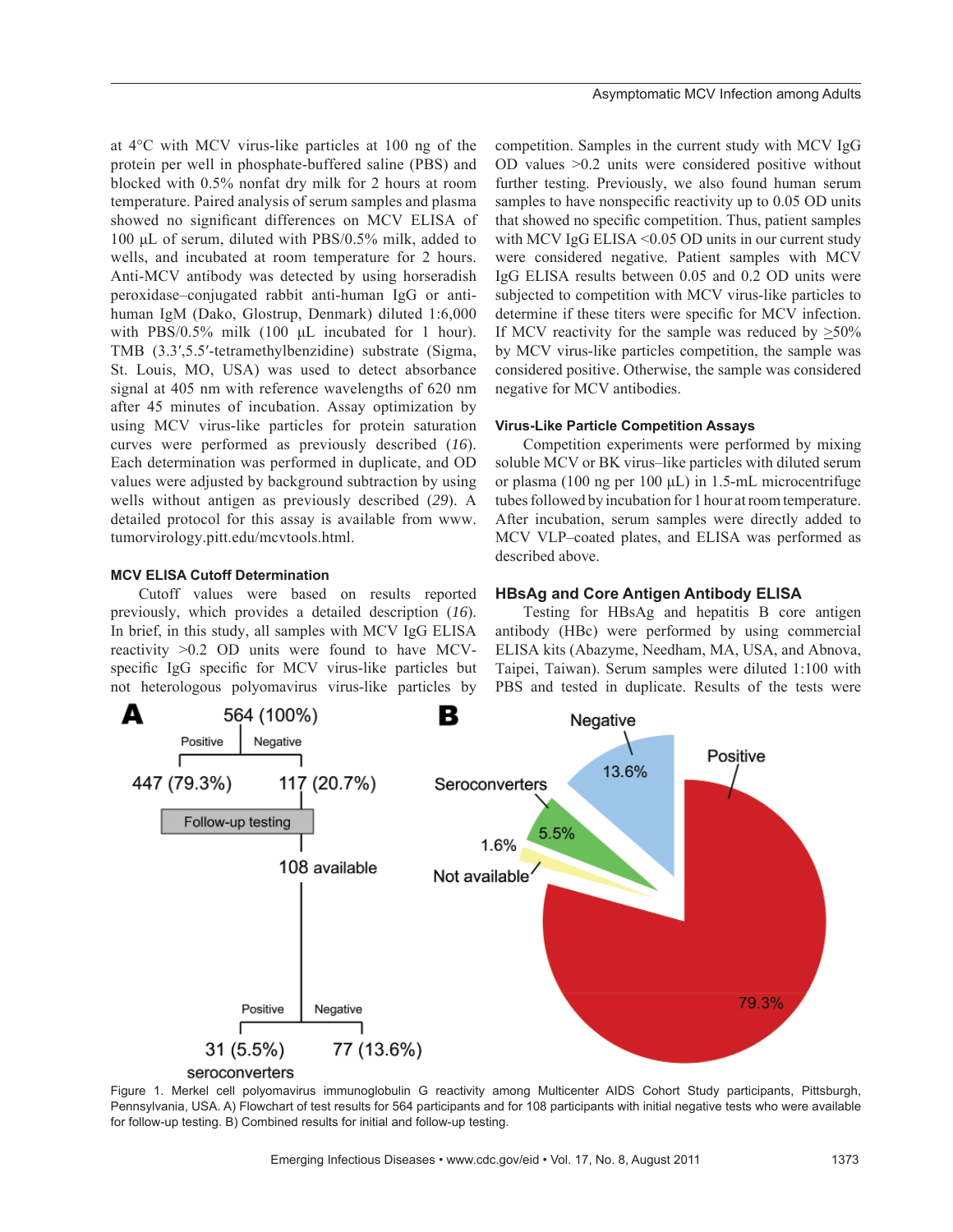

Figure 2. Age-dependent prevalence of Merkel cell polyomavirus antibodies among the Multicenter AIDS Cohort Study participants, Pittsburgh, Pennsylvania, USA. A small but significant linear trend for Merkel cell polyomavirus positivity with age among adult gay and bisexual men plateaued in the 35–45-year-old age group. Whiskers represent 95% confidence intervals.

interpreted by using cutoffs determined with negative and positive controls provided by manufacturers.

#### **Statistical Methods**

All analyses were conducted by using GraphPad Prism software (GraphPad Software, Inc., La Jolla, CA, USA) and the Epi Info statistical calculator (wwwn.cdc.gov/epiinfo). Continuous data were analyzed by using a nonparametric Mann-Whitney test, and categorical data were analyzed by using a 2-sided Fisher exact test and by  $\chi^2$  tests for trend.

## **Results**

## **MCV Seroprevalence in MACS Participants**

Study participants were 18–69 years old and were mostly white (96.2%). The mean age at baseline for participants was 32.8 years. Blood samples collected at entry were subjected to a battery of laboratory tests as described elsewhere (*30*,*31*). Patients were asked about symptoms during the preceding 6-month interval and evaluated for physical signs.

Of 564 MACS participants, at enrollment 447 (79.3%) were positive for MCV IgG (Figure 1). The median MCV ELISA value for positive samples was 0.313 (range 0.013–2.451 OD units). The remaining 117 (20.7%) participants provided specimens that were MCV-antibody negative. A weak but significant increasing trend for MCV seropositivity with age (p = 0.036,  $\chi^2$  test for trend) was found for young adults (25–35 years,  $n = 278$ ) with a study entry prevalence of 74.8% that rose to 83.7% among men older than 45 years  $(n = 147)$  (Figure 2).

# **Absence of Signs and Symptoms Associated with Prevalent MCV Infection**

Comparing MCV-seropositive and seronegative men, we found no significant differences in HIV, hepatitis

Table 1. Routine blood test characteristics of MCV-infected and MCV-uninfected men at initial visit for Multicenter AIDS Cohort Study, Pittsburgh, Pennsylvania, USA\*

|                                                              | MCV infected |          | MCV uninfected |         |         |
|--------------------------------------------------------------|--------------|----------|----------------|---------|---------|
| Characteristic                                               | No. tested   | Value    | No. tested     | Value   | p value |
| HIV positive, no. (%)                                        | 447          | 138 (31) | 117            | 33(28)  | 0.58    |
| AIDS, subsequent, no. (%)                                    | 447          | 58 (13)  | 117            | 12(10)  | 0.43    |
| Hepatitis B surface antigen positive, no. (%)                | 446          | 31(7)    | 117            | 1(1)    | 0.01    |
| Hepatitis B core antibody, no. (%)                           | 446          | 231 (52) | 117            | 55 (47) | 0.36    |
| RPR reactive, no. (%)                                        | 446          | 19(4)    | 117            | 4(3)    | 0.68    |
| Leukocyte count, $\times$ 10 <sup>3</sup> /mm <sup>3</sup>   | 443          | 6793.5   | 116            | 7111.2  | 0.22    |
| Erythrocyte count, $\times$ 10 <sup>3</sup> /mm <sup>3</sup> | 443          | 5.0      | 116            | 5.0     | 0.53    |
| Hemoglobin, g/dL                                             | 443          | 15.5     | 116            | 15.5    | 0.86    |
| Hematocrit, %                                                | 443          | 45.8     | 116            | 46.0    | 0.45    |
| Platelet count, $\times$ 10 <sup>3</sup> /mm <sup>3</sup>    | 443          | 262.6    | 116            | 270.3   | 0.12    |
| Neutrophils, %                                               | 443          | 59.1     | 116            | 59.5    | 0.38    |
| Lymphocytes, %                                               | 443          | 35.6     | 116            | 35.5    | 0.41    |
| Monocytes, %                                                 | 300          | 4.0      | 69             | 3.7     | 0.33    |
| Eosinophils, %                                               | 318          | 2.5      | 79             | 2.8     | 0.24    |
| Cytomegalovirus Ab titer                                     | 447          | 239.9    | 117            | 232.1   | 0.86    |
| Rubella Ab titer                                             | 447          | 92.0     | 117            | 87.6    | 0.16    |
| IgA, mg/dL                                                   | 447          | 360.6    | 117            | 361.4   | 0.44    |
| IgG, mg/dL                                                   | 447          | 2016.0   | 117            | 1945.9  | 0.91    |
| IgM, mg/dL                                                   | 447          | 220.3    | 117            | 227.6   | 0.62    |
| $CD4+$ , T-cells/ $\mu$ L                                    | 441          | 917.8    | 116            | 1004.2  | 0.09    |
| CD8+, T-cells/uL                                             | 441          | 680.6    | 116            | 668.7   | 0.65    |

\*MCV, Merkel cell polyomavirus; RPR, rapid plasma reagin; Ab, antibody; Ig, immunoglobulin.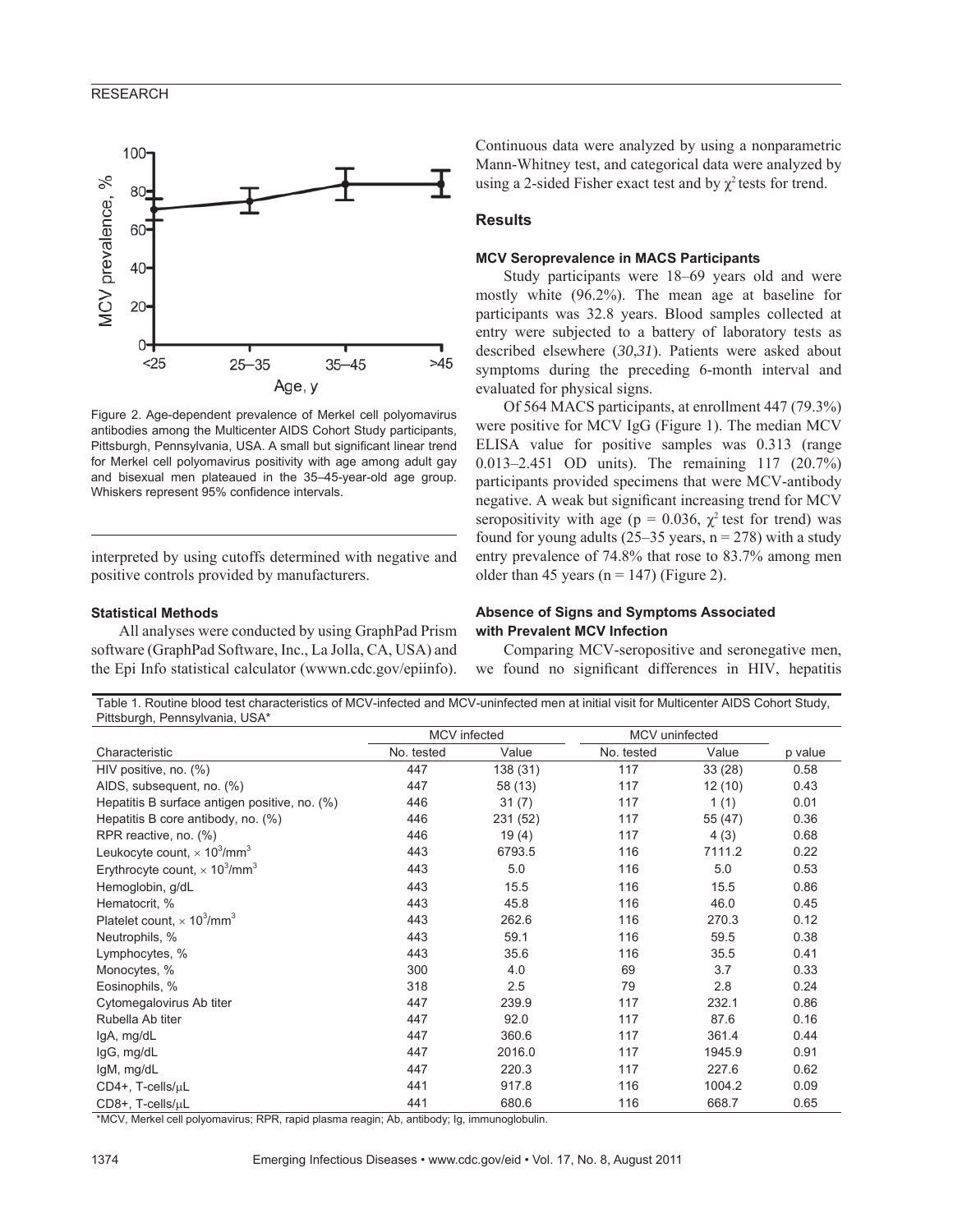

Figure 3. Representative patterns of Merkel cell polyomavirus (MCV) seroconversion among participants in the Multicenter AIDS Cohort Study, Pittsburgh, Pennsylvania, USA. Most participants showed MCV immunoglobulin (Ig) M (green line) and IgG (blue line) patterns similar to patient 1 (A) (MCV IgM peak immediately preceding IgG seroconversion) or patient 2 (B) (MCV IgM and IgG are concordant). For patient 3 (C), no IgM peak was detected during MCV IgG seroconversion. Delayed MCV IgG seroconversion, as seen with patient 4 (D), could also occur 1–2 years after an initial IgM spike. The black line represents the 0.2 optical density threshold value for MCV IgG positivity. The specificity of this test is shown by MCV virus-like particle (VLP) competition (red line) and BK virus (BKV) competition (gold line), in which MCV IgG titers are measured after plasma are preincubated with VLP antigen from the respective viruses. MCV IgG reactivity is markedly reduced by MCV competition but not BKV competition.

C virus, or syphilis status; blood count values; or other immunologic markers (Table 1). No correlation between MCV positivity and reported sexual activity was identified (data not shown). A significant association between MCV seropositivity and chronic hepatitis B virus infection was found at study entry: 31 (7.2%) of 447 MCV-seropositive participants were also positive for HBsAg as compared with 1 (0.8%) of 117 MCV-seronegative participants (odds ratio [OR]  $8.1$ , 95% confidence interval [CI]  $1.1-58.8$ ). No significant association was found, however, between MCV and HBV exposure: 231 (51.7%) of 447 MCV-positive men, compared with 55 (47.0%) of 117 of MCV-negative men, were positive for HBc at study entry (OR 1.1, 95% CI  $0.9-1.4$ ). No other specific symptoms, signs, or blood test results were significantly associated with MCV positivity at entry, including rashes, diarrhea, fever, respiratory symptoms, or changes in total leukocyte count or cellular subpopulations (not shown).

# **MCV Seroconversion Asymptomatic among Adult Men**

To determine seroconversion, we tested 108 (92.3%) available plasma samples taken 4–5 years after study enrollment from the 117 initially MCV-seronegative persons. Of the 108 initially MCV-negative persons, 31 (5.5%) seroconverted (Figure 1), resulting in an incidence of 6.62/100 person-years.

MCV seroconversion at longitudinal follow-up visits was determined and infection was defined, for the purposes of this study, to occur at the midpoint between the last MCV-negative and the first MCV IgM- or IgG-positive blood sample. In general, MCV IgM peak levels preceded IgG seroconversion by 1 study visit or were concurrent with IgG seroconversion. Peak IgM levels (OD range 0.12– 0.47), when present, were consistently lower than peak IgG levels (OD range 0.18–1.16). Once IgG seroconversion had occurred, none of the subsequent samples from these patients reverted to MCV IgG seronegativity.

Typical patterns for seroconversion are shown in Figure 3. Patient 1 shows the most common pattern, in which IgM peaks immediately before a rise in IgG levels, while the next most common pattern, exemplified by patient 2, shows a concurrent IgM peak with IgG seroconversion. For 6 seroconverters, rises in IgG were not accompanied by a preceding increase in IgM reactivity (patient 3), possibly due to transient IgM peaks that resolved between the 2 blood collections. Finally, for 3 seroconverters, an MCV IgM peak was detected 1–2 years before the rise in MCV IgG titers, which suggests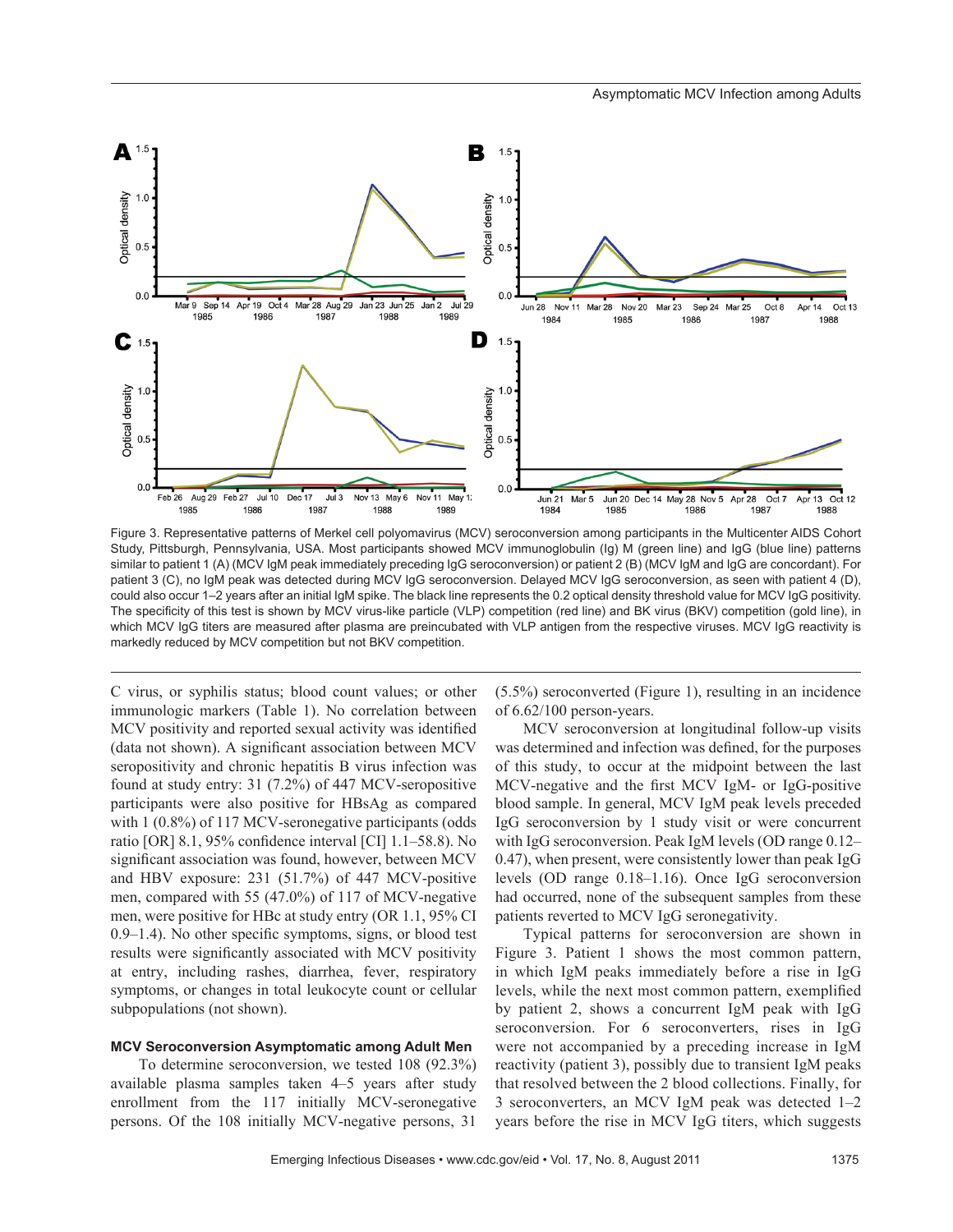| Table 2. Signs and symptoms at seroconversion study visit or during previous 6 months for MCV seroconverters and controls matched |
|-----------------------------------------------------------------------------------------------------------------------------------|
| by study visit among participants in the Multicenter AIDS Cohort Study, Pittsburgh, Pennsylvania, USA*                            |

|                                                     | Seroconverters |                   | Controls      |                   |           |
|-----------------------------------------------------|----------------|-------------------|---------------|-------------------|-----------|
|                                                     |                | No. (%) with sign |               | No. (%) with sign |           |
| Signs or symptom                                    | No. evaluated  | or symptom        | No. evaluated | or symptom        | p value   |
| Shortness of breath >2 weeks                        | 31             | 1(3.2)            | 75            | 8(10.7)           | 0.28      |
| Shortness of breath at time of visit                | 28             | 1(3.6)            | 73            | 6(8.2)            | 0.67      |
| Cough >2 weeks                                      | 31             | 1(3.2)            | 75            | 4(5.3)            | 1         |
| Cough now                                           | 31             | 0                 | 75            | 3(4.0)            | 0.55      |
| Sore throat >2 weeks                                | 31             | 1(3.2)            | 75            | 5(6.7)            | 0.67      |
| Sore throat now                                     | 31             | 1(3.2)            | 75            | 2(2.7)            | 0.50      |
| Rash > 2 weeks                                      | 31             | 2(6.5)            | 75            | 4(5.3)            | 1         |
| Rash now                                            | 31             | 3(9.7)            | 75            | 4(5.3)            | 0.41      |
| Bruising $\geq$ weeks                               | 31             | 0                 | 75            | 4(5.3)            | 0.32      |
| Bruising now                                        | 31             | 0                 | 75            | 3(4.0)            | 0.55      |
| Fatigue > 2 weeks                                   | 31             | 0                 | 75            | 5(6.7)            | 0.32      |
| Fatigue now                                         | 31             | 1(3.2)            | 75            | 4(5.3)            | 1         |
| Weight loss >10 pounds                              | 31             | 0                 | 75            | 1(1.3)            |           |
| Weight loss now                                     | 31             | 0                 | 75            | 0                 | <b>NA</b> |
| Diarrhea >2 weeks                                   | 31             | 2(6.5)            | 75            | 0                 | 0.08      |
| Diarrhea now                                        | 31             | 1(3.2)            | 75            | 0                 | 0.29      |
| Fever >2 weeks                                      | 31             | 0                 | 75            | 0                 | N/A       |
| Fever now                                           | 31             | 0                 | 75            | $\Omega$          | N/A       |
| Lymphadenopathy > 2 weeks                           | 31             | 3(9.7)            | 75            | 5(6.7)            | 0.69      |
| Lymphadenopathy now                                 | 31             | 3(9.7)            | 75            | 5(6.7)            | 0.69      |
| Night sweats $\geq$ weeks                           | 31             | 0                 | 75            | 4(5.3)            | 0.32      |
| Night sweats now                                    | 31             | $\Omega$          | 75            | 2(2.7)            | 1.0       |
| Headache >2 weeks                                   | 31             | 1(3.2)            | 75            | 3(4.0)            | 1.0       |
| Headache now                                        | 31             | 1(3.2)            | 75            | 2(2.7)            | 1.0       |
| *MCV, Merkel cell polyomavirus; NA, not applicable. |                |                   |               |                   |           |

a prolonged period of infection before Ig class switching (patient 4).

To determine signs or symptoms associated with primary MCV infection, the date of seroconversion was identified for each of the seroconverters. Signs, symptoms, and laboratory values reported at the first MCV-seropositive visit were then determined. Corresponding study visits (selected as described in Methods) from MCV-seronegative controls were then examined. Symptoms, such as fever, rash, weight loss, fever, diarrhea, and cough present at the study visit were similar for MCV seroconverters and the control group (Table 2). Self-reported symptoms lasting >2 weeks during the 6 months before the MCV seroconversion visit were also not significantly different between patients and controls. Moreover, no statistically significant differences in erythrocyte, leukocyte, CD4+, CD8+ cell counts, or other clinical test values were identified between the 2 groups at the first MCV-seropositive visit for patients or at comparable visits for controls (Table 3). Although not significant, a greater proportion of the MCV seroconverters were hepatitis B core antibody positive (63.3% vs. 44.4%) and had a marginally lower hemoglobin level (15.5 vs. 16.0 g/dL) as compared with controls. No DNA of the virus was detected by real-time PCR in the plasma for 4 participants at the time of seroconversion (data not shown).

## **Longevity of MCV IgG Responses**

Plasma from 17 of the 31 MCV seroconverters with known dates of infection was available for long-term follow-up (ranging from 7–25 years). Two general patterns of anti-MCV antibody reactivity were seen: 11 (64.7%) patients demonstrated robust MCV seroconversion, with slowly increasing levels of MCV IgG over time (Figure 4). The second pattern (6 patients) revealed a transient increase in MCV IgG >0.2 OD units at the time of seroconversion, which declined over 1–2 years and generally remained <0.2 OD units. Despite this decline, all 6 retained readily detected MCV IgG as measured by MCV VLP competition assays.

# **Lack of Correlation between Hepatitis B Virus Infection and MCV Status**

Prevalent MCV seropositivity at study entry was only significantly associated with a positive test result for chronic HBsAg carriage. To examine the possible role of MCV infection in influencing chronic HBV infection, we tested 93 HBsAg-positive and 107 negative serum samples collected in a convenience sample from Qidong residents. Among these samples the prevalence of MCV antibody positivity was 66% with mean OD 0.452 (range 0.01–2.19). Rates of MCV positivity for HBsAg positive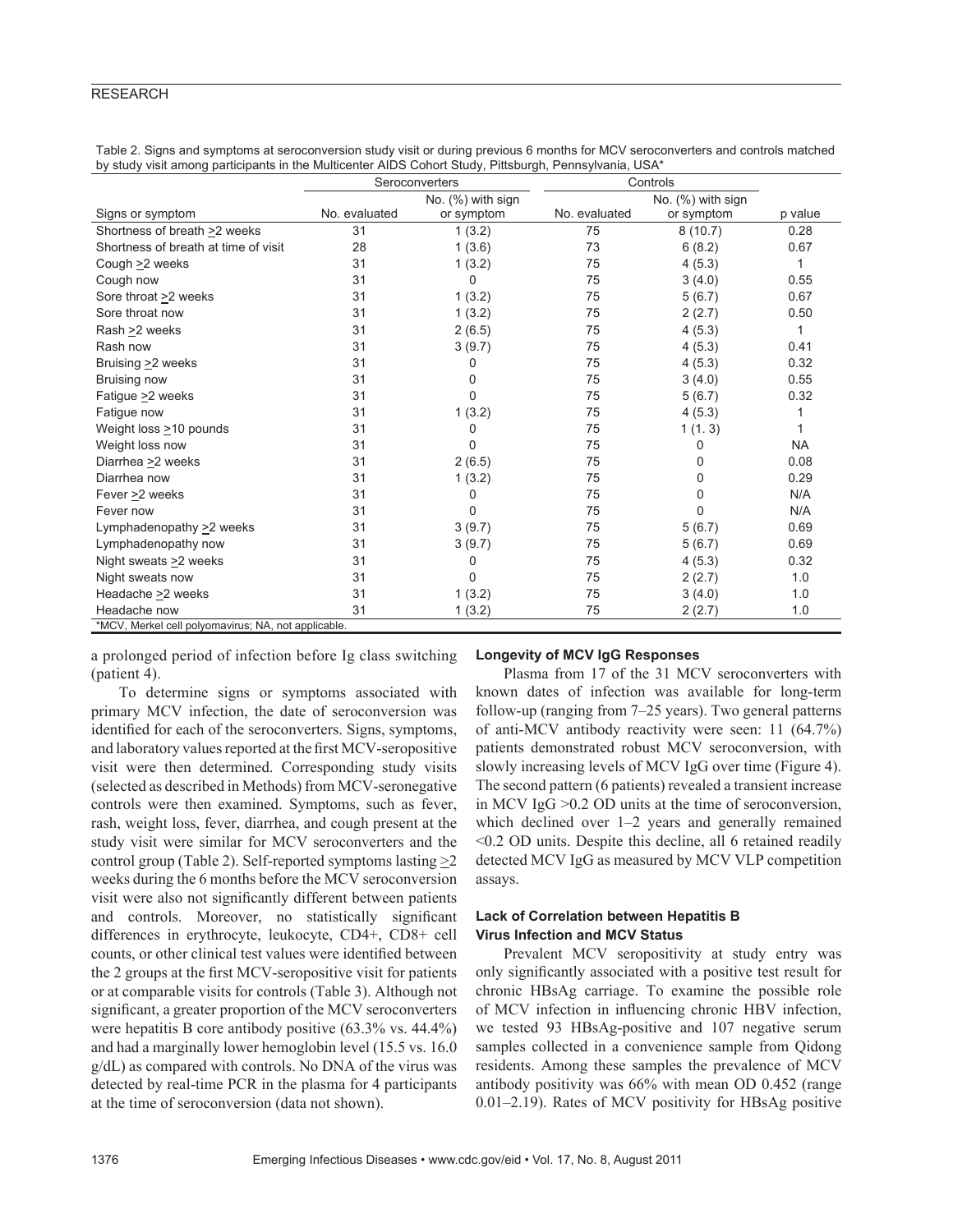|                                                                                             | Seroconverters |          | Controls   |           |         |
|---------------------------------------------------------------------------------------------|----------------|----------|------------|-----------|---------|
| Characteristic                                                                              | No. tested     | Value    | No. tested | Value     | p value |
| HIV positive, no. (%)                                                                       | 31             | 12(38.7) | 82         | 19 (23.2) | 0.10    |
| AIDS, subsequent, no. (%)                                                                   | 31             | 5(16.1)  | 82         | 7(8.5)    | 0.31    |
| Hepatitis B surface antigen positive, no. (%)                                               | 30             | 0(0)     | 81         | 1(1.2)    | 1.00    |
| Hepatitis B Core antigen antibody positive, no. (%)                                         | 30             | 19(63.3) | 81         | 36 (44.4) | 0.08    |
| RPR reactive, no. (%)                                                                       | 31             | 1(3.2)   | 73         | 1(1.4)    | 0.50    |
| Leukocytes count, $\times$ 10 <sup>3</sup> /mm <sup>3</sup>                                 | 31             | 7174.2   | 75         | 6978.7    | 0.26    |
| Erythrocytes count, $\times$ 10 <sup>3</sup> /mm <sup>3</sup>                               | 31             | 5.1      | 75         | 5.2       | 0.13    |
| Hemoglobin, g/dL                                                                            | 31             | 15.5     | 75         | 16.0      | 0.07    |
| Hematocrit, %                                                                               | 31             | 46.7     | 75         | 47.7      | 0.15    |
| Platelet count. $\times$ 10 <sup>3</sup> /mm <sup>3</sup>                                   | 31             | 247.3    | 75         | 259.6     | 0.14    |
| Polymorphonuclear lymphocytes, %                                                            | 31             | 58.7     | 75         | 58.1      | 0.61    |
| Lymphocytes, %                                                                              | 31             | 32.6     | 75         | 32.9      | 0.83    |
| Monocytes, %                                                                                | 29             | 5.9      | 72         | 5.5       | 0.22    |
| Eosinophils, %                                                                              | 30             | 2.6      | 74         | 3.1       | 0.39    |
| Atypical lymphocytes, %                                                                     | 29             | 1.2      | 71         | 1.1       | 0.56    |
| Cytomegalovirus Ab titer                                                                    | 12             | 168.5    | 44         | 306.4     | 0.34    |
| Rubella Ab titer                                                                            | 12             | 73.6     | 45         | 75.4      | 0.72    |
| IgA, mg/dL                                                                                  | 12             | 308.2    | 45         | 295.1     | 0.70    |
| IgG, mg/dL                                                                                  | 12             | 1,117.2  | 45         | 1151.5    | 0.93    |
| IgM, mg/dL                                                                                  | 12             | 178.8    | 45         | 172.5     | 0.75    |
| CD4+, T-cells/uL                                                                            | 26             | 925.1    | 65         | 900.1     | 0.85    |
| CD8+, T-cells/uL                                                                            | 26             | 637.7    | 65         | 564.5     | 0.22    |
| *MCV, Merkel cell polyomavirus; RPR, rapid plasma reagin; Ab, antibody; Ig, immunoglobulin. |                |          |            |           |         |

Table 3. Routine blood test characteristics for MCV seroconverters and controls matched by study visit among participants in the Multicenter AIDS Cohort Study, Pittsburgh, Pennsylvania, USA\*

and negative samples were 61% and 70%, which were not statistically different (Table 4). Among the 107 HBsAg negative participants, MCV prevalence was not statistically significantly different for those exposed (HBc negative,  $n = 9$ ) and not exposed (HBc negative,  $n = 84$ ) to HBV infection (75% vs. 71%, respectively).

## **Discussion**

Our study makes use of the MACS cohort study to evaluate MCV seroprevalence and seroconversion among adult men at risk for HIV infection. While MCC occurrence is elevated among HIV-positive persons (*32*), it is still an uncommon cancer and no cases of MCC were reported among the participants selected from MACS for this study.



Figure 4. Two general patterns for Merkel cell polyomavirus (McV) immunoglobulin G levels after seroconversion among participants in the Multicenter AIDS Cohort Study, Pittsburgh, Pennsylvania, USA: a gradual increase over the 25-year period (A, patient 5) or a multiyear decline during 25-year follow up (B, patient 6). Horizontal line represents the 0.2 optical density threshold value for positivity.

Emerging Infectious Diseases • www.cdc.gov/eid • Vol. 17, No. 8, August 2011 1377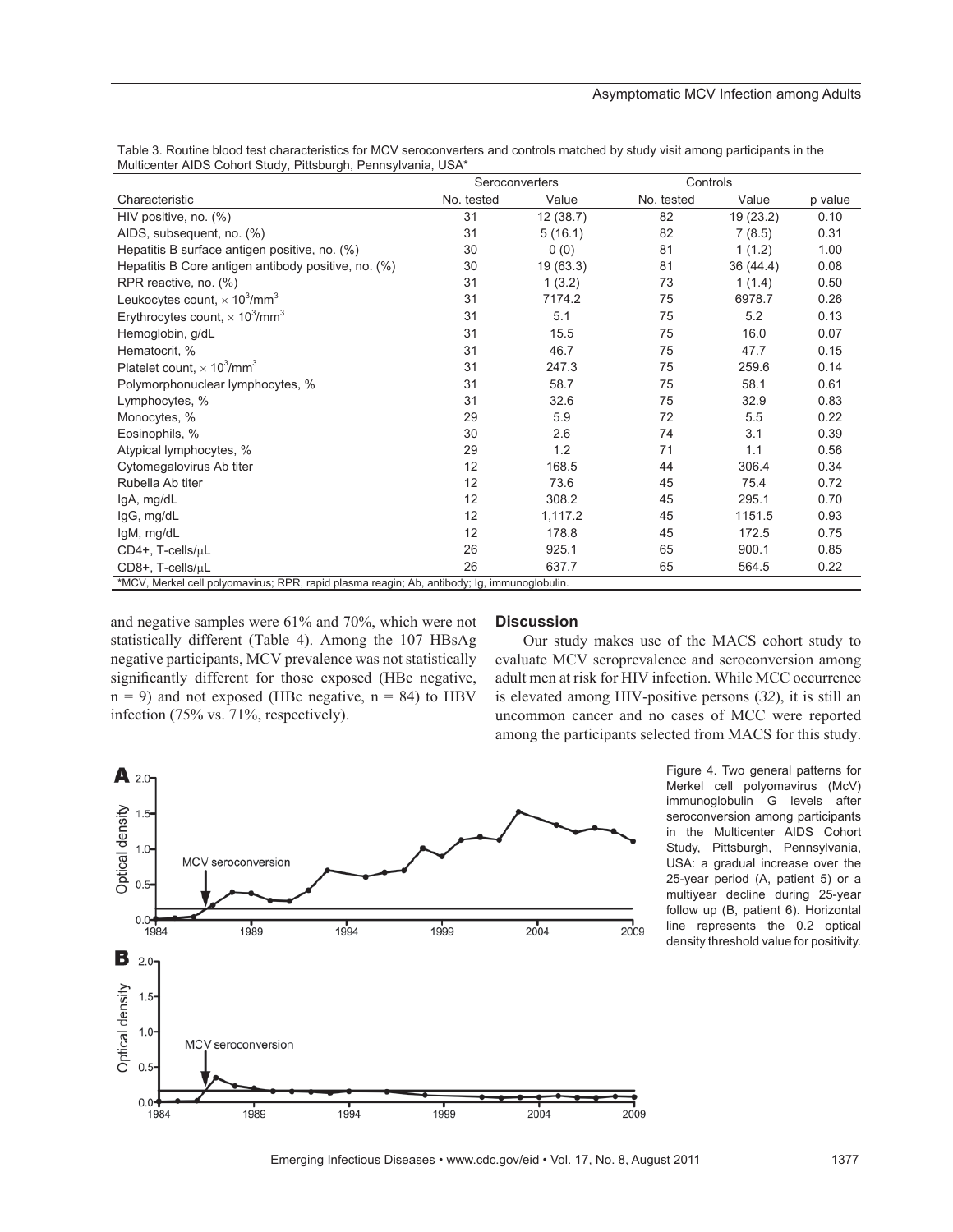| core animoules                                                       |               |                       |                       |
|----------------------------------------------------------------------|---------------|-----------------------|-----------------------|
| Characteristic <sup>+</sup>                                          | No. residents | MCV positive, no. (%) | MCV negative, no. (%) |
| HBsAg positive/B core antibody positive                              | 84            | 51(61)                | 33 (39)               |
| HBsAg positive/B core antibody negative                              |               | 5(56)                 | 4 (44)                |
| HBsAg negative/B core antibody positive                              |               | 6(75)                 | 2(25)                 |
| HBsAg negative/B core antibody negative                              | 99            | 70 (71)               | 29(29)                |
| *MOV Merical collections in a UDeAs benefitie Dairys surface ontigen |               |                       |                       |

Table 4. MCV prevalence among 200 Qidong, China, residents with and without hepatitis B virus surface antigen and hepatitis B virus core antibodies\*

MCV, Merkel cell polyomavirus; HBsAg, hepatitis B virus surface antigen. †NS for comparison of either HBsAg or hepatitis B core antibody with MCV positivity.

We found no correlation between MCV infection and HIV status or AIDS in our study. MCV seroconversion wa*s* not associated with signs or symptoms of illness in adult gay and bisexual men. MCV prevalence plateaued for men 35–45 years of age in our study, which is consistent with primary MCV infection occurring mainly among children and young adults (*23*). We found MCV prevalence among participants was 79.3% with a 6.6% annual seroconversion rate, which suggested widespread circulation of the virus. Our study suggests that MCV infection is a highly prevalent infection among adults that is often asymptomatic. We cannot exclude rare illnesses occurring from primary MCV infection, however, or illness mild enough not to be reported by our cohort participants. These results, and those of others, indicate that active MCV transmission is common even though MCV-related cancer is rare (*33*).

Signs and symptoms for primary MCV infection were not found in our study. An important caveat is that MACS participants self-reported symptoms at ≈6-month intervals, and minor symptoms may have been forgotten between study visits. MACS is a closely monitored cohort study designed to study risk factors and natural history of HIV in homosexual and bisexual men in the United States. Participants in this study were all sexually active adult men, most of whom were already positive for MCV, and so caution is needed in generalizing our results to other populations (e.g., women, children, non-US populations). We cannot exclude, for example, the possibility of symptoms or disease after primary pediatric MCV infection. Weak correlations that did not reach a level of significance in our study, such as lower hemoglobin and hematocrit values after MCV seroconversion, might be reconciled by testing in other cohorts.

We did find an unexpected correlation between prevalent MCV infection and chronic HBV carriage for MACS participants. HBc positivity, however, was not elevated. When MCV seroconverters were examined, no correlation was found between MCV infection and HBsAg positivity, and only a weak but nonsignificant association was present for HBc values. It is likely that most of the MACS men were exposed to HBV as adults through unprotected sex or parenteral exposure. None of our other comparisons suggest that either of these routes of infection is significant for MCV, although we can infer that MCV

infection (a childhood infection that primarily occurs before onset of sexual activity) (*23*) likely preceded HBV infection in most participants.

To further investigate the relationship between MCV and HBV infection, we examined HBV-hyperendemic samples from eastern China that likely represent mainly vertical or early childhood horizontal HBV infections. No correlation with MCV infection was found. Because of selection to ensure sufficient numbers of HBV-exposed participants, the Qidong study group cannot be assumed to represent a community serosurvey. Nonetheless, our results indicate widespread MCV infection among Asian adults similar to that seen for North Americans. It is unlikely that MCV and HBV are biologically linked in any significant manner, but caution is needed in interpreting these results since modes of HBV infection for MACS and Qidong participants are different.

MCV appears to be a life-long, chronic infection that may cause continuous antigen stimulation. Recent studies have shown that detection of MCV antibodies is improved by use of conformational epitopes present in VLP ELISA (*16*,*23*,*34*). Detection of MCV IgG by viruslike particles ELISA is persistent for up to 25 years after seroconversion, making it unlikely that seronegative participants were exposed to MCV and subsequently lost detectable antibodies. While only a portion of skin samples from healthy persons have viral DNA detectable by PCR (*35*,*36*), more sensitive techniques show persistent viral DNA in skin samples over a time scale of months and possibly years (*19*).

Our study indicates that MCV is one of a burgeoning number of newly recognized viruses that are part of the normal human flora (19,37–39). MCV infection among adults is generally silent and not associated with common signs, symptoms, or laboratory measures for infection. This virus, nonetheless, directly contributes to one of the most deadly human skin cancers, which illustrates that common commensal viral infections can contribute to the etiology of chronic diseases under unusual circumstances, such as virus mutation together with loss of immune surveillance.

## **Acknowledgments**

We thank John Schiller for the gift of BK virus–like particles.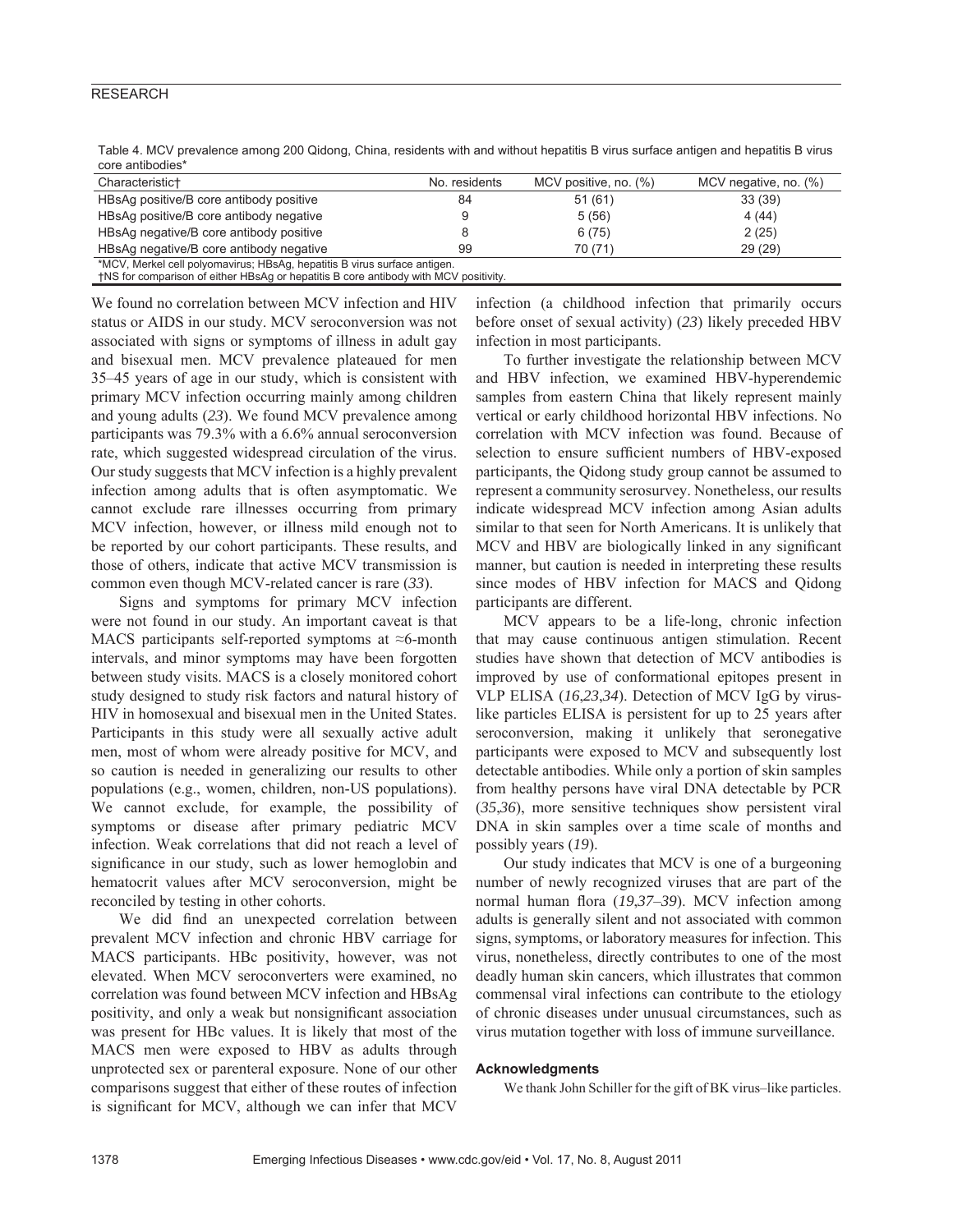## Asymptomatic MCV Infection among Adults

This work was supported by National Institutes of Health CA120726 grants to P.S.M. and Y.C., who are also supported as American Cancer Society Research Professors. The Pittsburgh Multicenter AIDS Cohort Study is funded by the National Institute of Allergy and Infectious Diseases, with additional supplemental funding from the National Cancer Institute and the National Heart, Lung and Blood Institute, UO1-AI-35041.

Dr Tolstov is a postdoctoral associate in the Cancer Virology Program at the University of Pittsburgh Cancer Institute. His research interests include tumor virology and serologic diagnostics for infectious diseases.

## **References**

- 1. D'Agostino M, Cinelli C, Willard R, Hofmann J, Jellinek N, Robinson-Bostom L. Epidermotropic Merkel cell carcinoma: a case series with histopathologic examination. J Am Acad Dermatol. 2010;62:463–8. doi:10.1016/j.jaad.2009.06.023
- 2. Koljonen V, Kukko H, Tukiainen E, Bohling T, Sankila R, Joensuu H, et al. Second cancers following the diagnosis of Merkel cell carcinoma: a nationwide cohort study. Cancer Epidemiol. 2010;34:62–5. doi:10.1016/j.canep.2009.12.007
- 3. Assouline A, Levy A, Mazeron JJ, Chargari C, Krzisch C. Management of Merkel cell carcinoma: role of radiotherapy in elderly patients [in French]. Cancer Radiother. 2010;14:1–4. doi:10.1016/j. canrad.2009.09.006
- 4. Feng H, Shuda M, Chang Y, Moore PS. Clonal integration of a polyomavirus in human Merkel cell carcinoma. Science. 2008;319:1096– 100. doi:10.1126/science.1152586
- 5. Foulongne V, Kluger N, Dereure O, Brieu N, Guillot B, Segondy M. Merkel cell polyomavirus and Merkel cell carcinoma, France. Emerg Infect Dis. 2008;14:1491–3. doi:10.3201/eid1409.080651
- 6. Ridd K, Yu S, Bastian BC. The presence of polyomavirus in nonmelanoma skin cancer in organ transplant recipients is rare. J Invest Dermatol. 2009;129:250–2. doi:10.1038/jid.2008.215
- 7. Becker JC, Houben R, Ugurel S, Trefzer U, Pfohler C, Schrama D. MC polyomavirus is frequently present in Merkel cell carcinoma of European patients. J Invest Dermatol. 2009;129:248–50. doi:10.1038/jid.2008.198
- 8. Kassem A, Schopflin A, Diaz C, Weyers W, Stickeler E, Werner M, et al. Frequent detection of Merkel cell polyomavirus in human Merkel cell carcinomas and identification of a unique deletion in the VP1 gene. Cancer Res. 2008;68:5009–13. doi:10.1158/0008-5472. CAN-08-0949
- 9. Shuda M, Feng H, Kwun HJ, Rosen ST, Gjoerup O, Moore PS, et al. T antigen mutations are a human tumor-specific signature for Merkel cell polyomavirus. Proc Natl Acad Sci U S A. 2008;105:16272–7. doi:10.1073/pnas.0806526105
- 10. Shuda M, Arora R, Kwun HJ, Feng H, Sarid R, Fernandez-Figueras MT, et al. Human Merkel cell polyomavirus infection I. MCV T antigen expression in Merkel cell carcinoma, lymphoid tissues and lymphoid tumors. Int J Cancer. 2009;125:1243–9. doi:10.1002/ ijc.24510
- 11. Houben R, Shuda M, Weinkam R, Schrama D, Feng H, Chang Y, et al. Merkel cell polyomavirus–infected Merkel cell carcinoma cells require expression of viral T antigens. J Virol. 2010;84:7064–72. doi:10.1128/JVI.02400-09
- 12. Paulson KG, Carter JJ, Johnson LG, Cahill KW, Iyer JG, Schrama D, et al. Antibodies to Merkel cell polyomavirus T antigen oncoproteins reflect tumor burden in Merkel cell carcinoma patients. Cancer Res. 2010;70:8388–97. doi:10.1158/0008-5472.CAN-10-2128
- 13. Antonsson A, Green AC, Mallitt KA, O'Rourke PK, Pawlita M, Waterboer T, et al. Prevalence and stability of antibodies to the BK and JC polyomaviruses: a long-term longitudinal study of Australians. J Gen Virol. 2010;91:1849–53. doi:10.1099/vir.0.020115-0
- 14. Stolt A, Sasnauskas K, Koskela P, Lehtinen M, Dillner J. Seroepidemiology of the human polyomaviruses. J Gen Virol. 2003;84:1499– 504. doi:10.1099/vir.0.18842-0
- 15. Carter JJ, Paulson KG, Wipf GC, Miranda D, Madeleine MM, Johnson LG, et al. Association of Merkel cell polyomavirus–specific antibodies with Merkel cell carcinoma. J Natl Cancer Inst. 2009;101:1510–22. doi:10.1093/jnci/djp332
- 16. Tolstov YL, Pastrana DV, Feng H, Becker JC, Jenkins FJ, Moschos S, et al. Human Merkel cell polyomavirus infection II. MCV is a common human infection that can be detected by conformational capsid epitope immunoassays. Int J Cancer. 2009;125:1250–6. doi:10.1002/ijc.24509
- 17. Kean JM, Rao S, Wang M, Garcea RL. Seroepidemiology of human polyomaviruses. PLoS Pathog. 2009;5:e1000363. doi:10.1371/journal.ppat.1000363
- 18. Knowles WA. Discovery and epidemiology of the human polyomaviruses BK virus (BKV) and JC virus (JCV). Adv Exp Med Biol. 2006;577:19–45. doi:10.1007/0-387-32957-9\_2
- 19. Schowalter RM, Pastrana DV, Pumphrey KA, Moyer AL, Buck CB. Merkel cell polyomavirus and two previously unknown polyomaviruses are chronically shed from human skin. Cell Host Microbe. 2010;7:509–15. doi:10.1016/j.chom.2010.05.006
- Randhawa P, Bohl D, Brennan D, Ruppert K, Ramaswami B, Storch G, et al. Longitudinal analysis of levels of immunoglobulins against BK virus capsid proteins in kidney transplant recipients. Clin Vaccine Immunol. 2008;15:1564–71. doi:10.1128/CVI.00206-08
- 21. Bohl DL, Brennan DC, Ryschkewitsch C, Gaudreault-Keener M, Major EO, Storch GA. BK virus antibody titers and intensity of infections after renal transplantation. J Clin Virol. 2008;43:184–9. doi:10.1016/j.jcv.2008.06.009
- 22. Bohl DL, Storch GA, Ryschkewitsch C, Gaudreault-Keener M, Schnitzler MA, Major EO, et al. Donor origin of BK virus in renal transplantation and role of HLA C7 in susceptibility to sustained BK viremia. Am J Transplant. 2005;5:2213–21. doi:10.1111/j.1600- 6143.2005.01000.x
- 23. Chen T, Hedman L, Mattila PS, Jartti T, Ruuskanen O, Soderlund-Venermo M, et al. Serological evidence of Merkel cell polyomavirus primary infections in childhood. J Clin Virol. 2011;50:125–9. doi:10.1016/j.jcv.2010.10.015
- 24. Pastrana DV, Tolstov YL, Becker JC, Moore PS, Chang Y, Buck CB. Quantitation of human seroresponsiveness to Merkel cell polyomavirus. PLoS Pathog. 2009;5:e1000578. doi:10.1371/journal. ppat.1000578
- 25. Buck CB, Pastrana DV, Lowy DR, Schiller JT. Efficient intracellular assembly of papillomaviral vectors. J Virol. 2004;78:751–7. doi:10.1128/JVI.78.2.751-757.2004
- 26. Buck CB, Pastrana DV, Lowy DR, Schiller JT. Generation of HPV pseudovirions using transfection and their use in neutralization assays. Methods Mol Med. 2005;119:445–62.
- 27. Pastrana DV, Buck CB, Pang YY, Thompson CD, Castle PE, FitzGerald PC, et al. Reactivity of human sera in a sensitive, highthroughput pseudovirus-based papillomavirus neutralization assay for HPV16 and HPV18. Virology. 2004;321:205–16. doi:10.1016/j. virol.2003.12.027
- 28. Lenz P, Day PM, Pang YY, Frye SA, Jensen PN, Lowy DR, et al. Papillomavirus-like particles induce acute activation of dendritic cells. J Immunol. 2001;166:5346–55.
- Laney AS, Peters JS, Manzi SM, Kingsley LA, Chang Y, Moore PS. Use of a multiantigen detection algorithm for diagnosis of Kaposi's sarcoma–associated herpesvirus infection. J Clin Microbiol. 2006;44:3734–41. doi:10.1128/JCM.00191-06